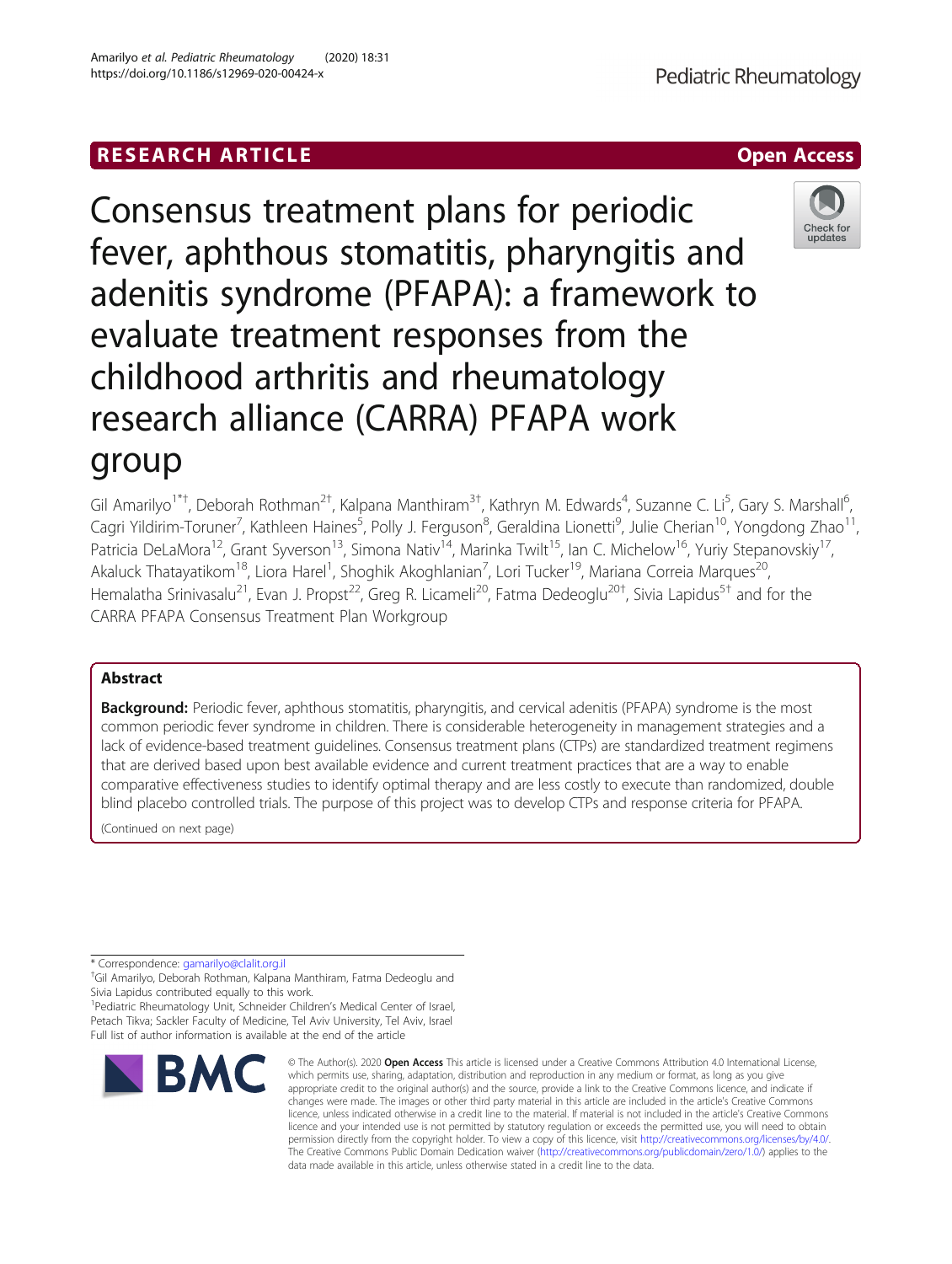# (Continued from previous page)

Methods: The CARRA PFAPA Working Group is composed of pediatric rheumatologists, infectious disease specialists, allergists/immunologists and otolaryngologists. An extensive literature review was conducted followed by a survey to assess physician practice patterns. This was followed by virtual and in-person meetings between 2014 and 2018. Nominal group technique (NGT) was employed to develop CTPs, as well as inclusion criteria for entry into future treatment studies, and response criteria. Consensus required 80% agreement.

Results: The PFAPA working group developed CTPs resulting in 4 different treatment arms: 1. Antipyretic, 2. Abortive (corticosteroids), 3. Prophylaxis (colchicine or cimetidine) and 4. Surgical (tonsillectomy). Consensus was obtained among CARRA members for those defining patient characteristics who qualify for participation in the CTP PFAPA study.

**Conclusion:** The goal is for the CTPs developed by our group to lead to future comparative effectiveness studies that will generate evidence-driven therapeutic guidelines for this periodic inflammatory disease.

Keywords: PFAPA, Periodic fever, Recurrent fever, Consensus treatment plan

# Background

Periodic fever, aphthous stomatitis, pharyngitis and cervical adenitis syndrome (PFAPA) is the most common periodic fever condition in children. The true prevalence and etiology remain unknown although one Scandinavian study estimated the incidence to be 2.3 per 10,000 children [[1](#page-5-0)]. The diagnosis is often delayed, and treatment approaches vary  $[2-10]$  $[2-10]$  $[2-10]$  $[2-10]$ . Patients present in the preschool years with recurrent episodes of high spiking fevers lasting 3 to 7 days and occurring every [2](#page-5-0) to 8 weeks  $[2-10]$  $[2-10]$  $[2-10]$ . Associated features during the febrile episodes include pharyngitis, cervical lymphadenopathy and/or aphthous stomatitis. PFAPA usually resolves after several years [\[1,](#page-5-0) [3,](#page-5-0) [5](#page-5-0), [8](#page-5-0)–[10](#page-5-0)]. However, the episodes impact quality of life in both affected children and their families.

Current treatment for PFAPA includes corticosteroids given at the onset of an episode, daily cimetidine or colchicine, and tonsillectomy [\[2](#page-5-0), [3\]](#page-5-0). However, there is no standard of care for PFAPA due to a lack of clinical trials.

Consensus treatment plans (CTPs) are a relatively new research methodology intended to reduce variation in treatment approaches. This process has been used for other rare diseases such as polyarticular juvenile idiopathic arthritis [[11](#page-5-0)], systemic-onset juvenile idiopathic arthritis [\[12\]](#page-5-0), juvenile dermatomyositis [\[13](#page-5-0)], juvenile localized scleroderma [[14](#page-5-0)], chronic nonbacterial osteomyelitis [\[15\]](#page-5-0) and juvenile lupus nephritis [\[16\]](#page-5-0). Therapies in use are initially identified through a literature review and physician surveys of current practice strategies. Nominal Group Technique (NGT) is applied to develop standardized CTPs based upon collected data. Major treatment regimens are defined and standardized for the disease in question [[17](#page-5-0)]. Then, in prospective observational studies (after receiving institutional review board approval and obtaining parental permission with patients' assent if applicable), physicians and patients, with their families, select the CTP they prefer, with response assessed based on agreed upon standardized outcome measures. Although this method is not randomized or blinded, it captures the response to therapy of a larger group of patients, typical of those seen in routine practice, prospectively, in a less costly way than double blind, randomized controlled trials. This is a major advantage for the study of rare diseases for which high-quality evidence-based data are lacking [\[17](#page-5-0)].

# **Methods**

CARRA was established to conduct collaborative research to prevent, treat, and cure childhood rheumatic diseases. The CARRA PFAPA Working Group is composed of North American, European, and Israeli pediatric rheumatologists, who are members of CARRA, as well as pediatric infectious disease specialists, otolaryngologists and allergists/immunologists with expertise in PFAPA. The group met via monthly teleconferences and at face-to-face meetings at the annual CARRA meeting from 2014 to 2018.

A search was conducted in 2015 for medical literature published between 1987 to 2014 and later expanded to 2018, using PubMed with the following medical subject headings (MeSH terms): (PFAPA OR (periodic fever AND aphthous stomatitis) OR (periodic fever AND pharyngitis)) AND (pediatric OR pediatrics OR paediatric OR paediatrics OR child OR children OR adolescent OR adolescents OR infant OR infants)) AND (treatment OR colchicine OR cimetidine OR (glucocorticoids OR corticosteroids OR steroids) OR (anakinra OR interleukin 1) OR tonsillectomy). With date and English language filters applied to this search, there were 140 citations. When treatment options were included in the search, 88 publications resulted of which 25 fulfilled selection criteria. Individual case reports and reviews were excluded. Due to the limited number of randomized controlled studies, case series, and prospective observational studies were also included. Levels of evidence were graded from 1 to 4 according to guidelines established by the Oxford Centre for Evidence-Based Medicine. CEBM; online at [https://www.cebm.net/index.](https://www.cebm.net/index.aspx?o=5653) [aspx?o=5653](https://www.cebm.net/index.aspx?o=5653) (Supplementary Table [1](#page-4-0)).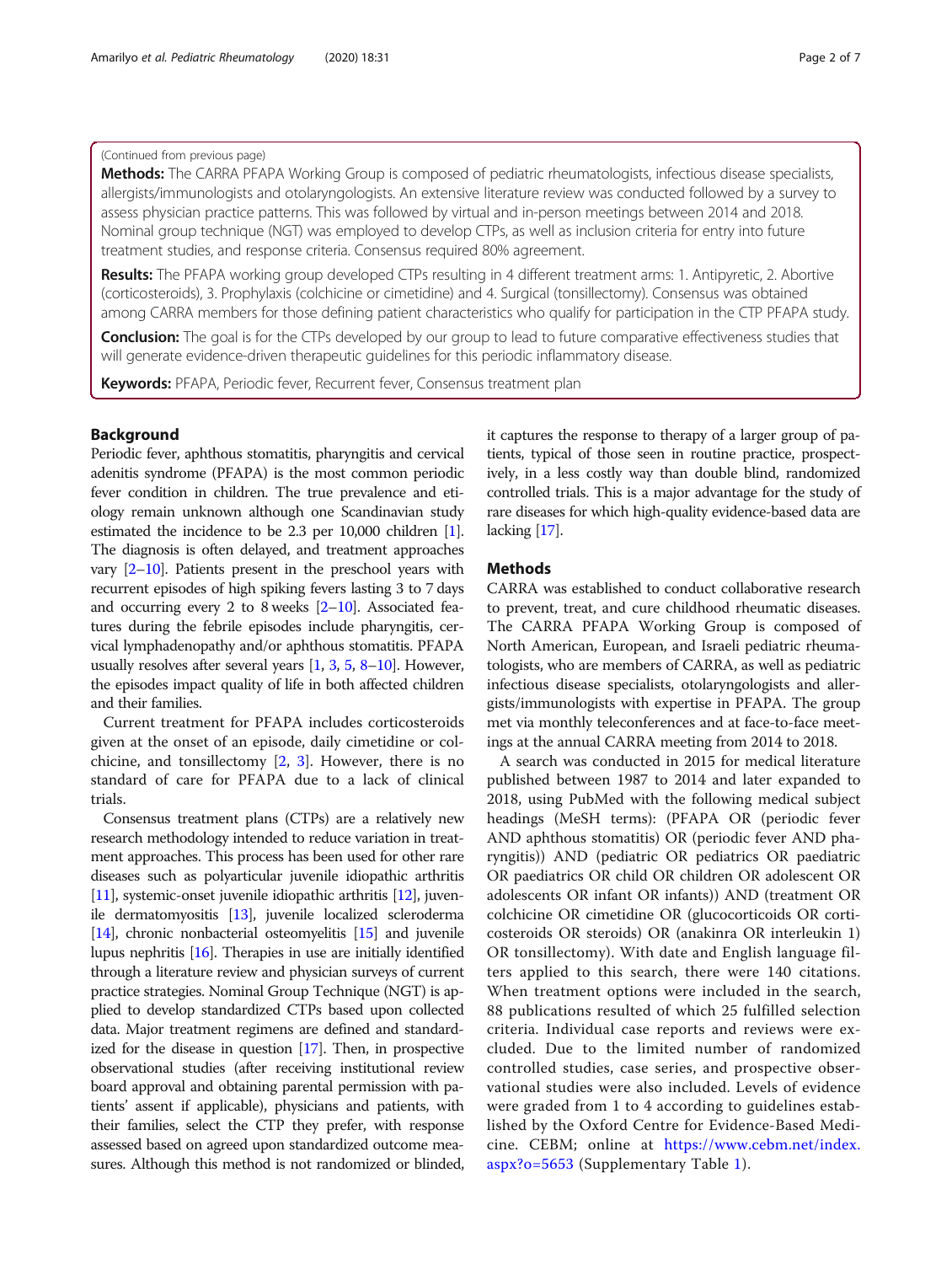The initial literature review (1987–2014) informed the development of a survey that was sent to all members of CARRA and pediatric infectious disease specialists (members of the Pediatric Infectious Disease Society (PIDS)) and completed by 123 CARRA members and 154 PIDS members, which included clinical vignettes. The purpose was to learn how physicians diagnose PFAPA and to identify the most common treatments used [[18\]](#page-5-0).

Draft CTPs were generated by the PFAPA subcommittee using data derived from the survey, the literature review and standardized case definitions. NGT was used in which the moderator presented key questions, 1 to 2 min of discussion was permitted, and members voted with a required 80% agreement at CARRA Annual Scientific Meetings.

For determining response criteria and outcome measures, a literature search was conducted for diseases with similar manifestations such as the hereditary auto-inflammatory disorders, systemic-onset juvenile idiopathic arthritis and infectious pharyngitis. Since these response criteria had to be developed a priori, the search was focused on studies that included outcomes, response criteria, and quality of life measures to determine if they were relevant to PFAPA. This was followed by group discussion with the most relevant measures selected as a part of the NGT, presented at the PFAPA study group session held during the November 2017 American College of Rheumatology/Association of Rheumatology Health Professionals Annual Meeting.

Finally, a survey was sent to 100 CARRA members selected at random, of whom 90% expressed willingness to follow at least one of the treatment arms. This project was reviewed and approved by the CARRA CTP Advisory Committee, a group within CARRA that ensures that the development of CTPs has been done according to CARRA regulations.

# Results

The PFAPA Work Group defined patient inclusion characteristics (Table 1) that were slightly modified from the original proposed diagnostic criteria for PFAPA [[4](#page-5-0)–[6,](#page-5-0) [18](#page-5-0)]. First, the duration of fever attacks was defined as 3–7 days to avoid confusion with other autoinflammatory syndromes that may share some features with PFAPA but differ in their duration of febrile attacks, such as Familial Mediterranean Fever [\[19,](#page-5-0) [20](#page-5-0)]. Second, to exclude recurrent infections and malignancy, patients had to have had more than 6 stereotypical periodic febrile episodes. Exclusion of cyclic neutropenia is kept. Third, to ensure periodicity, these episodes had to occur with regularity, defined as a maximum variability of 1 week for fever cycles occurring at 2–4-week intervals and a maximum variability of 2 weeks for fever cycles occurring at 5–8-week intervals. Fourth, age of onset ≤5 years was omitted because only one-third of the physicians who responded to the preliminary survery [\[18\]](#page-5-0) considered young age mandatory for the diagnosis of PFAPA.<sup>5,</sup>

Patient Characteristics (All criteria must be fulfilled)

- 3–7 days of fever (minimum fever of 102.2 °F (39 °C) for 3 days per episode)
- ≥ 6 episodes occurring with regularity
- Definition of Regularity:
	- If fever cycle is 2–4 weeks, 1 week of variability would be allowed. If fever cycle is 5–8 weeks, 2 weeks of variability will be allowed.
	- Should have associated pharyngitis. In the absence of pharyngitis, patient must have both aphthous stomatitis and cervical adenopathy.
- Normal growth and development
- Steroid Responsive (if corticosteroids are administered with an episode)
	- Definition of steroid responsiveness patient will be considered steroid responsive if fever resolves within 24 h after a maximum steroid dose of 2 mg/kg (max 60 mg) given in a single dose or divided over 2 doses.
- Patients should NOT have
- Other known autoimmune/autoinflammatory disorder
- Immunodeficiency (e.g cyclic neutropenia)
- Malignancy
- Infection

Four treatment strategies were defined based on the literature review, survey, and the process as described above:

1) Antipyretics during episodes; 2) Abortive treatment with corticosteroids; 3) Prophylaxis with colchicine or cimetidine; and 4) Surgical management with tonsillectomy (Fig.  $1$ ).

To evaluate efficacy, outcome measures were defined by the Work Group (Table [2\)](#page-3-0) using NGT. The primary outcome was resolution of fever, categorized as complete (no fevers for 3 months), partial (reduced total number of days with fever over a period of 3 months), and no response (no change or increase in total days of fever over a period of 3 months). The group agreed that a particular regimen should be trialed for 3 febrile episodes to determine efficacy and, if deemed not effective by the physician and/or family, changed to another arm. Quality of life will be measured by missed school days and parental global assessment using a visual analog scale (a unidimensional measure of a characteristic or attitude that cannot easily be directly measured and is frequently used in populations with rheumatic diseases).

## **Discussion**

This study is an international collaborative effort of the pediatric subspecialists (rheumatology, immunology, ENT and infectious diseases) with expertise in PFAPA to devise standardized treatment plans for this disease in the pediatric population. We describe the process of development of the CTPs which resulted in 4 treatment arms: antipyretic, abortive, prophylaxis, and surgical.

The four treatment arms presented in these CTP's arms are the most studied arms in the literature [\[2](#page-5-0), [3](#page-5-0), [7](#page-5-0)–[10](#page-5-0)] and were most frequently used by the physicians in the survey conducted by our group [\[18\]](#page-5-0). Specifically,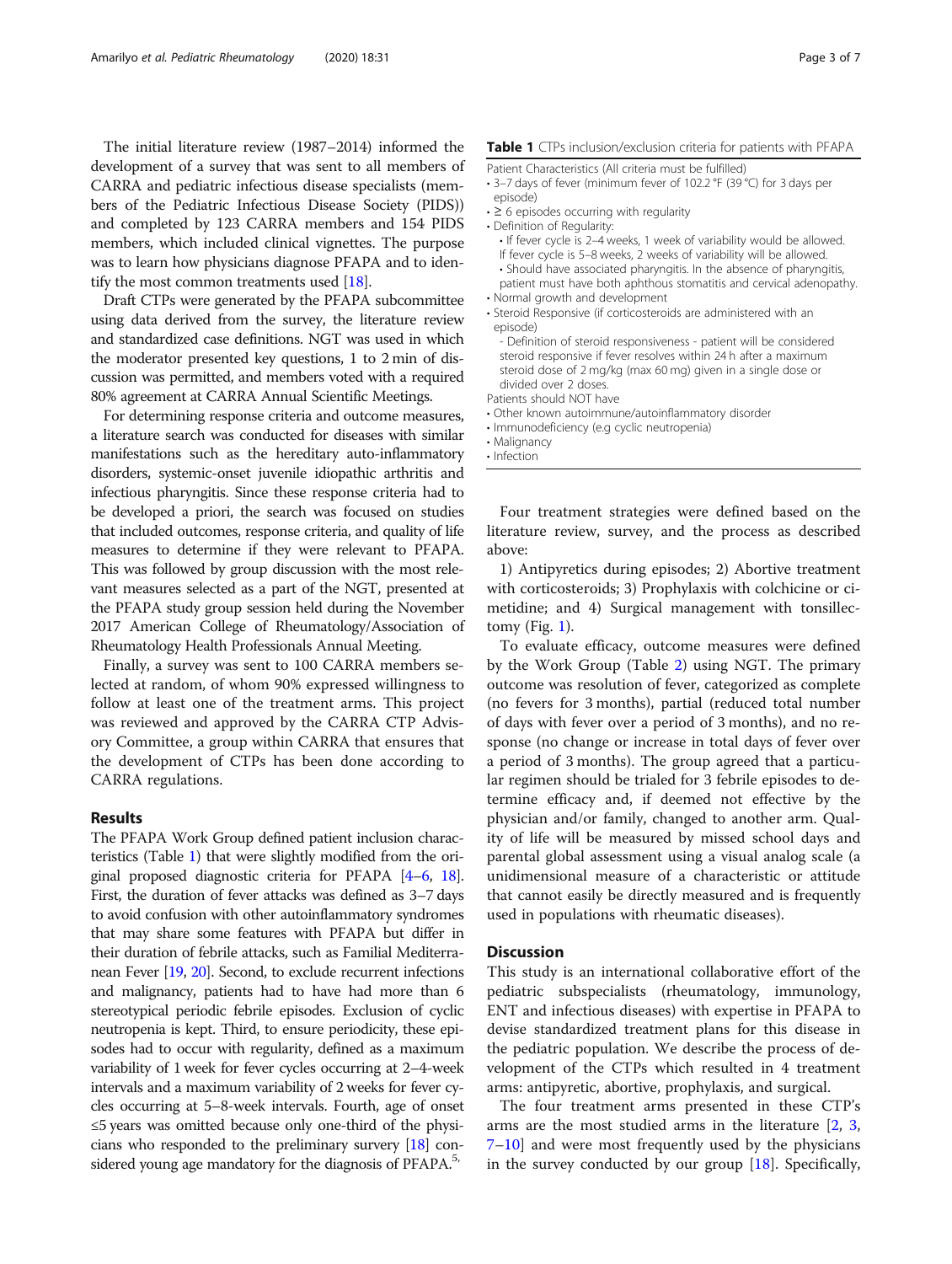

<span id="page-3-0"></span>

our survey found that corticosteroids were rated as "effective" or "very effective" by 95%, tonsillectomy by 68%, antypirectics by 29% and cimetidine or colchicine by 19%. There are, however, some retrospective studies reports suggesting that cimetidine and colchicine may prevent PFAPA flares in about 50% of children [\[20](#page-5-0)–[22\]](#page-5-0).

Although the antipyretic arm was originally considered a control arm, antipyretics may be effective therapy for some children and are a reasonable option, especially for parents who are reluctant to use daily medication, are concerned about steroid side effects, or are concerned about the risks of tonsillectomy. This strategy was used prior to the discovery of effective abortive/prophylactic treatments, and no sequelae were reported in these patients.

<sup>•</sup> Primary outcome: Fever

| (Measured when enrolled in CTP and every 3 months) |  |
|----------------------------------------------------|--|
|----------------------------------------------------|--|

A. Complete response:

- For antipyretic or steroid arm: complete resolution of fever for the particular flare within 12 h after medication administration for 3 months For prophylaxis or surgery arm: no fever for 3 months B. Partial response: Reduced number of days of fever over 3 months
- C. No response: No change or increased number of days of fever over 3 months

• Other measures to be captured:

- 1) A decrease in the number of missed work days for the parent due to a PFAPA episode
- 2) Parent global score assessment on visual analog scale (VAS)

The abortive arm was included to examine the efficacy of corticosteroids in halting the episode at onset. The corticosteroid regimen starts with the suggested dose of  $1 \text{ mg/kg}$  (max 60 mg), or  $2 \text{ mg/kg}$  (max 60 mg) in cases of inadequate response or shortened interval (≤14 days) between episodes. The dose was determined by the survey data which showed 64% of physicians used 1 mg/kg of prednisone (or prednisolone) and 29% used 2 mg/kg. Given both the adverse effects of corticosteroids and the survey showing preference for the  $1 \text{ mg/kg}$  dose [[18\]](#page-5-0), we chose to start with the lower dose, which can be increased to 2 mg/kg (max 60 mg) as a single dose if the response to 1 mg/kg was incomplete [\[9](#page-5-0), [18](#page-5-0)]. We allowed intervals of ≥21 days for response to corticosteroids and recommended changing to another arm in the case of frequent flares  $(\leq 14 \text{ days})$ . In the case of intervals between 14 and 21 days, it was recommended that the steroid dose be increased from 1 mg/kg to 2 mg/kg. If the interval increased to ≥21 days, then steroids would be continued at this higher dose. If they did not, then a different treatment arm is recommended.

The prophylaxis arms were intended to examine the efficacy of cimetidine and colchicine, although there is limited evidence in the literature on their effectiveness [[18,](#page-5-0) [21,](#page-5-0) [22\]](#page-5-0). While other drugs were candidates for prophylaxis (e.g. montelukast) [[23\]](#page-5-0), only publications in peer-reviewed journals were included. Prophylaxis could

Table 2 CTPs Response Criteria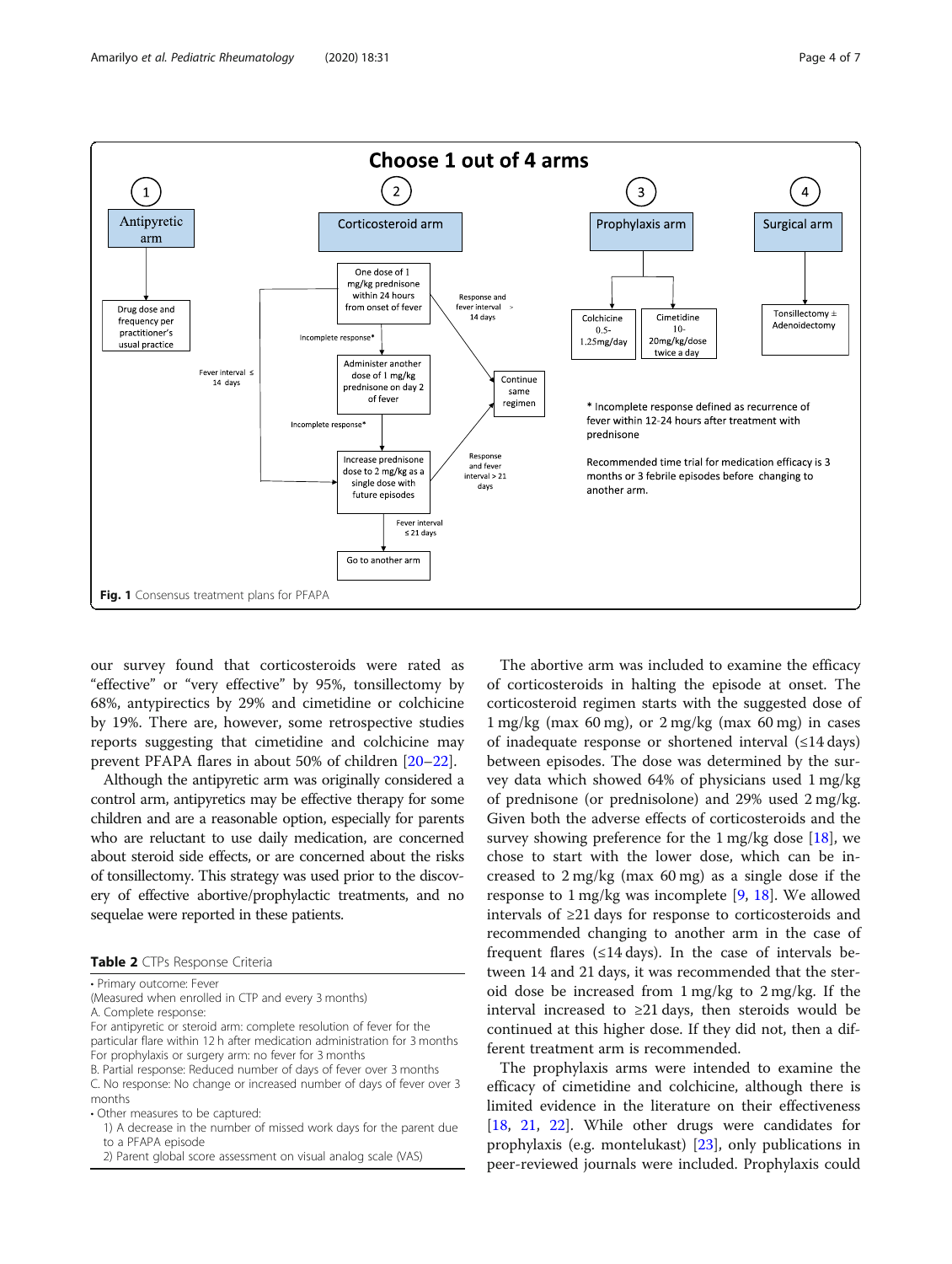<span id="page-4-0"></span>be chosen by the physician as a first choice or after a failure of another arm.

There were a few small studies reporting a correlation between vitamin D insufficiency/deficiency [\[24](#page-6-0)] and PFAPA and one which found benefit of vitamin supple-mentation [[25](#page-6-0)]. However, while promising; this preliminary evidence was not considered sufficient to suggest Vitamin D as prophylactic therapy for PFAPA.

Tonsillectomy has been reported to prevent recurrences and while this may be effective for patients with PFAPA, it is not without risk [[26](#page-6-0)–[28](#page-6-0)]. Although two small randomized control trials [[26,](#page-6-0) [27](#page-6-0)] suggested that patients with PFAPA have less fever and less severe episodes after tonsillectomy compared to those receiving no surgery, a Cochrane review [[28](#page-6-0)] concluded that this evidence is of moderate quality (meaning that further research is likely to have an important impact on our confidence in the estimate of effect) due to the small numbers of patients in the studies and concerns about the generalizability of the results. Moreover, the number of patients randomly allocated to surgery was too small to detect potentially important complications. Currently there are no data on the efficacy of tonsillotomy in PFAPA and therefore it was not included in the CTP.

Evidence for IL-1 blockade, while promising, was anecdotal or based on small case series and uncontrolled trials so was not included as a therapeutic option [[8](#page-5-0), [9,](#page-5-0) [29](#page-6-0), [30\]](#page-6-0).

For treatment arms, the benefits need to be carefully weighed against the risks, given the relatively benign and self-limiting nature of PFAPA.

PFAPA, like other diseases studied by consensus methodology, has no validated response measures, making comparisons between treatment arms challenging [[19](#page-5-0), [20\]](#page-5-0). Therefore, we established response criteria a priori (Table [2\)](#page-3-0). Fever was chosen as the primary outcome measure. The quality of life measures were tailored to the periodic nature of PFAPA. Since PFAPA does not confer clinical sequlae (unlike FMF for example which may cause amyloidosis) and is mainly a quality of life problem, the occurrence of inflammatory marker elevation in between episodes was not considered a response criterion. Moreover, if a child with an assumed diagnosis of PFAPA has persistently elevated inflammatory markers then the diagnosis of PFAPA is incorrect.

Current therapeutic studies in PFAPA are limited by small, heterogeneous patient populations, variable diagnostic criteria, retrospective data collection, and treatment analysis that did not include comparator arms between therapeutic options [[30\]](#page-6-0). Our prior survey showed considerable variation in treatment of PFAPA, both between and within subspecialties [[18](#page-5-0)]. Through consensus methodology, we developed standardized regimens that will be studied in future comparative effectiveness studies.

As is the case for other CTPs, they are not intended to be guidelines or recommendations; they merely reflect current management practices. They are also not intended to capture all patients with PFAPA such as those treated with 2 or more arms at the same time or with those that have failed earlier therapies. Other limitations include the lack of validated response criteria, disease monitoring scoring tools and criteria for remission. Furthermore, we did not include all possible therapies and dosing to reduce variability. Even though treatment related morbidity can be monitored; CTPs are not primarily intended to collect information on medication safety. Finally, corticosteroids, cimetidine and colchicine have not received FDA approval for PFAPA.

Future goals are to establish evidence-based management guidelines based on the collection of prospective data from comparative effectiveness trials after implementation of the CTPs, and to identify predictors for response to specific treatments through analysis of patient characteristics in the different treatment arms. The natural history of PFAPA is resolution with age. For the anti-pyretic and corticosteroid arms, since treatment is only with episodes, as they decrease and finally stop, so does treatment. For the prophylactic arms of cimetidine and colchicine, there are no current recommendations on duration of treatment as there is insufficient data.

# Conclusion

The CARRA PFAPA group developed a four-arm CTP for PFAPA intended to be utilized in a future pilot study. Direct comparison of outcomes in each treatment arm will help identify treatments with the optimum clinical responses for this poorly understood disease.

# Supplementary information

Supplementary information accompanies this paper at [https://doi.org/10.](https://doi.org/10.1186/s12969-020-00424-x) [1186/s12969-020-00424-x.](https://doi.org/10.1186/s12969-020-00424-x)

Additional file 1.

#### Abbreviations

PFAPA: Periodic Fever, Aphthous Stomatitis, Pharyngitis and Adenitis Syndrome; CARRA: Childhood Arthritis and Rheumatology Research Alliance; CTPs: Consensus treatment plans; NGT: Nominal group technique; CEBM: Centre for Evidence-Based Medicine; PIDS: Pediatric Infectious Disease Society

#### Acknowledgements

The authors wish to acknowledge the ongoing Arthritis Foundation financial support of CARRA. The authors wish to thank: Ronald Laxer, Lisa Imundo, Paul Tsoukas, Peter Wright, Kelly Brown, Rima Khasawneh, Rosie Scuccimarri, Evan Mulvihill, Meghan Aabo, Edwin Anderson, Leslie Abramson, Daniela Adelean, Danielle Dumez, Marla Guzman, Renee Pang, Ellen Go, Katalin Koranyi, Donald Goldsmith, Hanna Kim, Andrew Zeft, Rayfel Schnieder, Victoria Statler, Lauren Steele, Lori Broderick, Hal Hoffman, Sriharsha Cherukumilli Grevich, Elizabeth Chalom, Michal Cidon, Robert Sundel, Nadine Saad, Deborah McCurdy, Grant Schulert, Ali Yalcindag, Eric Yen, Sara Stern, Karen Durrant, Yonatan Butbul and Jonathan Hausmann.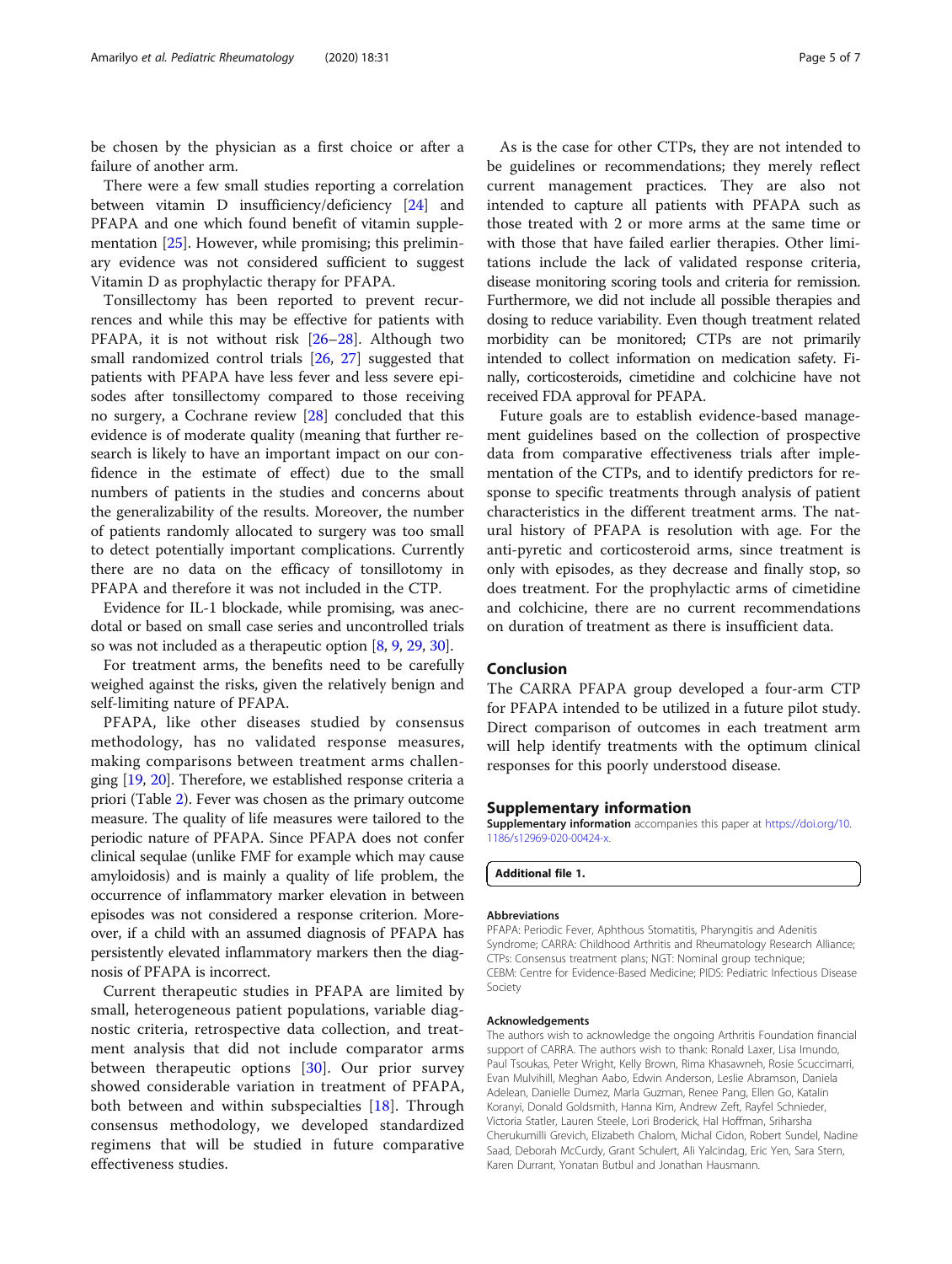### <span id="page-5-0"></span>Authors' contributions

GA wrote the first draft of the manuscript. GA, DR, KM, FD SL conceptualized and designed the study including initiation of the group meetings, collected data, carried out the analyses, and reviewed and revised the manuscript. All other authors extensively participated in the group meetings, were involved in the group decisions and reviewed and revised the manuscript. The author(s) read and approved the final manuscript.

#### Funding

No honorarium, grant, or other form of payment was given to anyone to produce the manuscript.

#### Availability of data and materials

The datasets analyzed during the current study available from the corresponding author on reasonable request.

# Ethics approval and consent to participate

Not applicable. This project was reviewed and approved by the CARRA CTP Advisory Committee according to CARRA regulations.

#### Consent for publication

Each author listed on the manuscript has approved the submission of the manuscript.

#### Competing interests

There are no conflicts of interest.

#### Author details

<sup>1</sup> Pediatric Rheumatology Unit, Schneider Children's Medical Center of Israel, Petach Tikva; Sackler Faculty of Medicine, Tel Aviv University, Tel Aviv, Israel. <sup>2</sup>Massacusetts General Hospital for Children, Boston, MA, USA. <sup>3</sup>National Human Genome Research Institute, National Institutes of Health, Bethesda, MD, USA. <sup>4</sup>Vanderbilt University School of Medicine, Nashville, TN, USA.<br><sup>5</sup> Joseph M Sanzari Children's Hospital Hackensack Meridian Hoalth <sup>5</sup> Joseph M Sanzari Children's Hospital, Hackensack Meridian Health, Hackensack, NJ, USA. <sup>6</sup>Department of Pediatrics, University of Louisville, Louisville, KY, USA. <sup>7</sup>Nationwide Children's Hospital, Columbus, OH, USA.<br><sup>8</sup>Stoad Family Department of Podiatrics, University of Jowe Cancer Collect <sup>8</sup>Stead Family Department of Pediatrics, University of Iowa Carver College of Medicine, Iowa City, IA, USA. <sup>9</sup>UCSF Benioff Children's Hospital Oakland, Oakland, CA, USA. <sup>10</sup>Stony Brook University Hospital, Stony Brook, NY, USA. <sup>11</sup>Seattle Children's Hospital, University of Washington, Seattle, WA, USA. <sup>12</sup>Weill Cornell Medical College, New York, NY, USA. <sup>13</sup>Medical Co Wisconsin, Wauwatosa, WI, USA. 14Goryeb Children's Hospital, Morristown, NJ, USA. 15Rheumatology, Department of Pediatrics, Alberta Children's Hospital, University of Calgary, Calgary, Alberta, Canada. 16Alpert Medical School of Brown University, Providence, RI, USA. 17Shupyk National Medical Academy of Postgraduate Education, Kyiv, Ukraine. 18Department of Pediatrics, University of Florida, Gainesville, FL, USA. <sup>19</sup>BC Children's Hospital, Vancouver, BC, Canada. <sup>20</sup>Boston Children's Hospital, Harvard Medical School, Boston, MA, USA. <sup>21</sup>Children's National Medical Center, Washington, DC, USA.<br><sup>22</sup>Hospital for Sick Children, University of Toronto, Toronto, ON, Canada.

## Received: 16 December 2019 Accepted: 3 April 2020 Published online: 15 April 2020

#### References

- 1. Førsvoll J, Kristoffersen EK, Øymar K. Incidence, clinical characteristics and outcome in Norwegian children with periodic fever, aphthous stomatitis, pharyngitis and cervical adenitis syndrome; a population-based study. Acta Paediatr. 2013;102:187–92.
- Gattorno M, Hofer M, Federici S, Vanoni F, Bovis F, Aksentijevich I, Anton J, Arostegui JI, Barron K, Ben-Cherit E, Brogan PA, Cantarini L, Ceccherini I, De Benedetti F, Dedeoglu F, Demirkaya E, Frenkel J, Goldbach-Mansky R, Gul A, Hentgen V, Hoffman H, Kallinich T, Kone-Paut I, Kuemmerle-Deschner J, Lachmann HJ, Laxer RM, Livneh A, Obici L, Ozen S, Rowczenio D, Russo R, Shinar Y, Simon A, Toplak N, Touitou I, Uziel Y, van Gijn M, Foell D, Garassino C, Kastner D, Martini A, Sormani MP, Ruperto N, Eurofever Registry and the Paediatric Rheumatology International Trials Organisation (PRINTO). Classification criteria for autoinflammatory recurrent fevers. Ann Rheum Dis. 2019 Aug;78(8):1025–32.
- 3. Król P, Böhm M, Sula V, Dytrych P, Katra R, Nemcová D, et al. PFAPA syndrome: clinical characteristics and treatment outcomes in a large single-Centre cohort. Clin Exp Rheumatol. 2013;31:980–7.
- 4. Marshall GS, Edwards KM, Butler J, Lawton AR. Syndrome of periodic fever, pharyngitis, and aphthous stomatitis. J Pediatr. 1987;110:43–6.
- 5. Padeh S, Brezniak N, Zemer D, Pras E, Livneh A, Langevitz P, et al. Periodic fever, aphthous stomatitis, pharyngitis and adeopathy syndrome: clinical characteristics and outcome. J Pediatr. 1999;135:98–101.
- 6. Berkun Y, Levy R, Hurwitz A, Meir-Harel M, Lidar M, Livneh A, Padeh S. The familial Mediterranean fever gene as a modifier of periodic fever, aphthous stomatitis, pharyngitis, and adenopathy syndrome. Semin Arthritis Rheum. 2011;40:467–72.
- 7. Hofer M, Pillet P, Cochard MM, Berg S, Krol P, Kone-Paur I, et al. International periodic fever, aphthous stomatitis, pharyngitis, cervical adenitis syndrome cohort: description of distinct phenotypes in 301 patients. Rheumatology (Oxford). 2014;53:1125–9.
- 8. Wurster VM, Carlucci JG, Feder HM, Edwards KM. Long-term follow-up of children with periodic fever, aphthous stomatitis, pharyngitis, and cervical adenitis syndrome. J Pediatr. 2011;159:958–64.
- 9. Vanoni F, Theodoropoulou K, Hofer M. PFAPA syndrome: a review on treatment and outcome. Pediatr Rheumatol Online J. 2016. Jun 27;14(1):38.
- 10. Feder HM, Salazar JC. A clinical review of 105 patients with PFAPA (a periodic fever syndrome). Acta Paediatr. 2010;99:178–84.
- 11. Ringold S, Weiss PF, Colbert RA, DeWitt EM, Lee T, Onel K, et al. Childhood Arthritis and rheumatology research Alliance consensus treatment plans for new-onset polyarticular juvenile idiopathic arthritis. Arthritis Care Res. 2014; 66:1063–72.
- 12. DeWitt EM, Kimura Y, Beukelman T, Nigrovic P, Onel K, Prahalad S, et al. Consensus treatment plans for new-onset systemic juvenile idiopathic arthritis. Arthritis Care Res. 2012;64:1001–10.
- 13. Huber AM, Robinson AB, Reed AM, Abramson L, Bout-Tabaku S, Carrasco R, et al. Consensus treatments for moderate juvenile dermatomyositis beyond the first two months: results of the second Children's Arthritis and rheumatology research Alliance consensus conference. Arthritis Care Res. 2012;64:546–53.
- 14. Li SC, Torok KS, Pope E, Dedeoglu F, Hong S, Jacobe HT, et al. Development of consensus treatment plans for juvenile localized scleroderma: a roadmap toward comparative effectiveness studies in juvenile localized scleroderma. Arthritis Care Res. 2012;64:1175–85.
- 15. Zhao Y, Wu EY, Oliver MS, Cooper AM, Basiaga ML, Vora SS, et al. Consensus treatment plans for chronic nonbacterial osteomyelitis refractory to nonsteroidal Antiinflammatory drugs and/or with active spinal lesions. Arthritis Care Res. 2018;70:1228–37.
- 16. Mina R, von Scheven E, Ardoin SP, Eberhard BA, Punaro M, Ilowite N, et al. Consensus treatment plans for induction therapy of newly-diagnosed proliferative lupus nephritis in juvenile systemic lupus erythematosus. Arthritis Care Res. 2011;64:375–83.
- 17. Ringold S, Nigrovic PA, Feldman BM, Tomlinson GA, von Scheven E, Wallace CA, et al. The Childhood Arthritis & Rheumatology Research Alliance Consensus treatment plans: towards comparative effectiveness in the pediatric rheumatic diseases. Arthritis Rheum. 2018;70:669–78.
- 18. Manthiram K, Li SC, Hausmann JS, Amarilyo G, Barron K, Kim H, et al. Childhood Arthritis and Rheumatology Research Alliance (CARRA) PFAPA Subcommittee. Physicians' perspectives on the diagnosis and management of periodic fever, aphthous stomatitis, pharyngitis, and cervical adenitis (PFAPA) syndrome. Rheumatol Int. 2017;37:883–9.
- 19. Pehlivan E, Adrovic A, Sahin S, Barut K, Kul Cınar O, Kasapcopur O. PFAPA syndrome in a population with endemic familial Mediterranean fever. J Pediatr. 2018;192:253–5.
- 20. Butbul Aviel Y, Harel L, Abu Rumi M, Brik R, Hezkelo N, Ohana O, et al. Familial Mediterranean Fever Is Commonly Diagnosed in Children in Israel with Periodic Fever Aphthous Stomatitis, Pharyngitis, and Adenitis Syndrome. J Pediatr. 2018 Oct 22. pii: S0022–3476(18)31254-X. [Epub ahead of print].
- 21. Butbul Aviel Y, Tatour S, Gershoni Baruch R, Brik R. Colchicine as a therapeutic option in periodic fever, aphthous stomatitis, pharyngitis, cervical adenitis (PFAPA) syndrome. Semin Arthritis Rheum. 2016;45:471–4.
- 22. Dusser P, Hentgen V, Neven B, Koné-Paut I. Is colchicine an effective treatment in periodic fever, aphtous stomatitis, pharyngitis, cervical adenitis (PFAPA) syndrome? Joint Bone Spine. 2016;83:406–11.
- 23. Lierl MB. Efficacy of Montelukast for Treatment of Periodic Fever with Aphthous Stomatitis, Pharyngitis and Cervical Adenitis Syndrome (PFAPA). J Allergy Clin Immunol. 2007; 121:S228 (abstract).